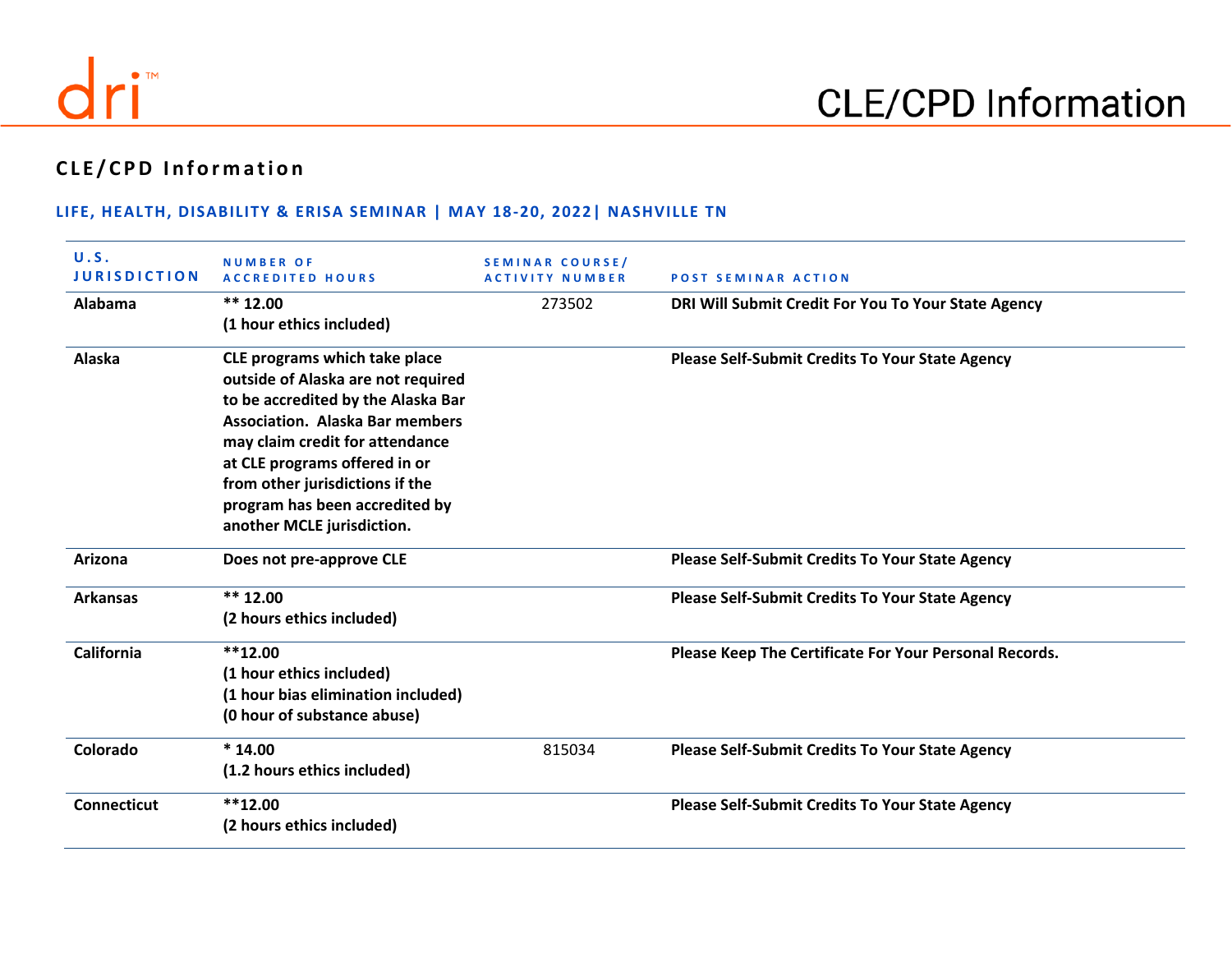| U.S.<br><b>JURISDICTION</b> | <b>NUMBER OF</b><br><b>ACCREDITED HOURS</b> | SEMINAR COURSE/<br><b>ACTIVITY NUMBER</b> | <b>POST SEMINAR ACTION</b>                                          |
|-----------------------------|---------------------------------------------|-------------------------------------------|---------------------------------------------------------------------|
| <b>Delaware</b>             | * Pending<br>(hours ethics included)        |                                           | DRI Will Submit Credit For You To Your State Agency                 |
| <b>Florida</b>              | $*12.00$                                    | 2203439N                                  | <b>Please Self-Submit Credits To Your State Agency</b>              |
|                             | (1 hour ethics included)                    |                                           |                                                                     |
|                             | (1 hour elimination of bias                 |                                           |                                                                     |
|                             | included)                                   |                                           |                                                                     |
|                             | (1 hour technology included)                |                                           |                                                                     |
| Georgia                     | ** $12.00$                                  | 312205                                    | Please Self-Submit Credits To Your State Agency                     |
|                             | (2 hours ethics included)                   |                                           |                                                                     |
| Hawaii                      | <b>DOES NOT Pre-APPROVE*</b>                |                                           | Attorneys will need to apply directly to the state. The fee for the |
|                             |                                             |                                           | application is \$5.00 per credit hour. http://hsba.org              |
| Idaho                       | $*11.75$                                    | 22-2269                                   | DRI Will Submit Credit For You To Your State Agency                 |
|                             | (2 hours ethics included)                   |                                           |                                                                     |
| <b>Illinois</b>             | $**12.00$                                   |                                           | Please Keep The Certificate For Your Personal Records.              |
|                             | (2 hours ethics included)                   |                                           |                                                                     |
| Indiana                     | $*12.00$                                    | 302366                                    | DRI Will Submit Credit For You To Your State Agency                 |
|                             | (1 hour ethics included)                    |                                           |                                                                     |
| lowa                        | $*12.00$                                    | 378880                                    | <b>Please Self-Submit Credits To Your State Agency</b>              |
|                             | (1 hour ethics included)                    |                                           |                                                                     |
|                             | (1 hour elimination of bias                 |                                           |                                                                     |
|                             | included)                                   |                                           |                                                                     |
| <b>Kansas</b>               | * Pending                                   |                                           | <b>Please Self-Submit Credits To Your State Agency</b>              |
|                             | (hour ethics included)                      |                                           |                                                                     |
| Kentucky                    | $*12.00$                                    | 241064                                    | <b>Please Self-Submit Credits To Your State Agency</b>              |
|                             | (2 hour ethics included)                    |                                           |                                                                     |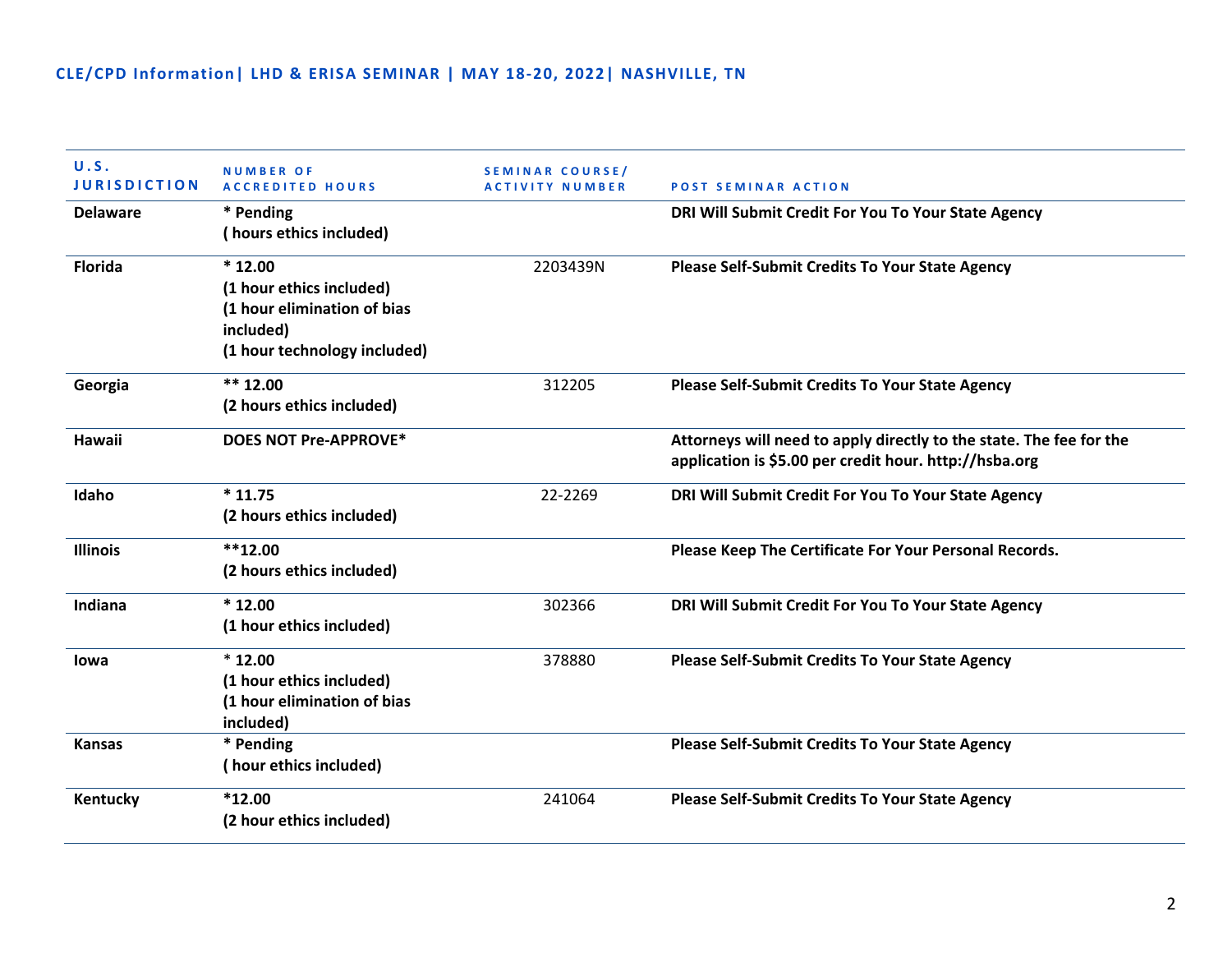| U.S.<br><b>JURISDICTION</b> | <b>NUMBER OF</b><br><b>ACCREDITED HOURS</b> | SEMINAR COURSE/<br><b>ACTIVITY NUMBER</b> | <b>POST SEMINAR ACTION</b>                             |
|-----------------------------|---------------------------------------------|-------------------------------------------|--------------------------------------------------------|
| Louisiana                   | * Pending                                   |                                           | DRI Will Submit Credit For You To Your State Agency    |
|                             | (hours ethics included)                     |                                           |                                                        |
| <b>Maine</b>                | $*12.00$                                    | 65116                                     | <b>Please Self-Submit Credits To Your State Agency</b> |
|                             | (1 hour ethics included)                    |                                           |                                                        |
|                             | (1 hour harassment and                      |                                           |                                                        |
|                             | discrimination included)                    |                                           |                                                        |
| <b>Minnesota</b>            | $*11.50$                                    | 456090                                    | <b>Please Self-Submit Credits To Your State Agency</b> |
|                             | (1 hour ethics included)                    |                                           |                                                        |
| <b>Mississippi</b>          | $*12.00$                                    |                                           | Please Self-Submit Credits To Your State Agency        |
|                             | (1 hour ethics included)                    |                                           |                                                        |
| <b>Missouri</b>             | *Pending                                    |                                           | <b>Please Self-Submit Credits To Your State Agency</b> |
|                             | (hours ethics included)                     |                                           |                                                        |
| <b>Montana</b>              | $*11.75$                                    |                                           | Please Self-Submit Credits To Your State Agency        |
|                             | (1 hour ethics included)                    |                                           |                                                        |
| <b>Nebraska</b>             | * Pending                                   |                                           | DRI Will Submit Credit For You To Your State Agency    |
|                             | (hours ethics included)                     |                                           |                                                        |
| <b>Nevada</b>               | ** Pending                                  |                                           | DRI Will Submit Credit For You To Your State Agency    |
|                             | (hours ethics included)                     |                                           |                                                        |
| <b>New Hampshire</b>        | Does not pre-approve CLE                    |                                           | Please Self-Submit Credits To Your State Agency        |
| <b>New Jersey</b>           | 14.40                                       |                                           | Please Keep The Certificate For Your Personal Records. |
|                             | (1.2 hours ethics included)                 |                                           |                                                        |
|                             | (1.2 hours diversity and inclusion          |                                           |                                                        |
|                             | included)                                   |                                           |                                                        |
| <b>New Mexico</b>           | $** 12.00$                                  |                                           | DRI Will Submit Credit For You To Your State Agency    |
|                             | (2 hours ethics included)                   |                                           |                                                        |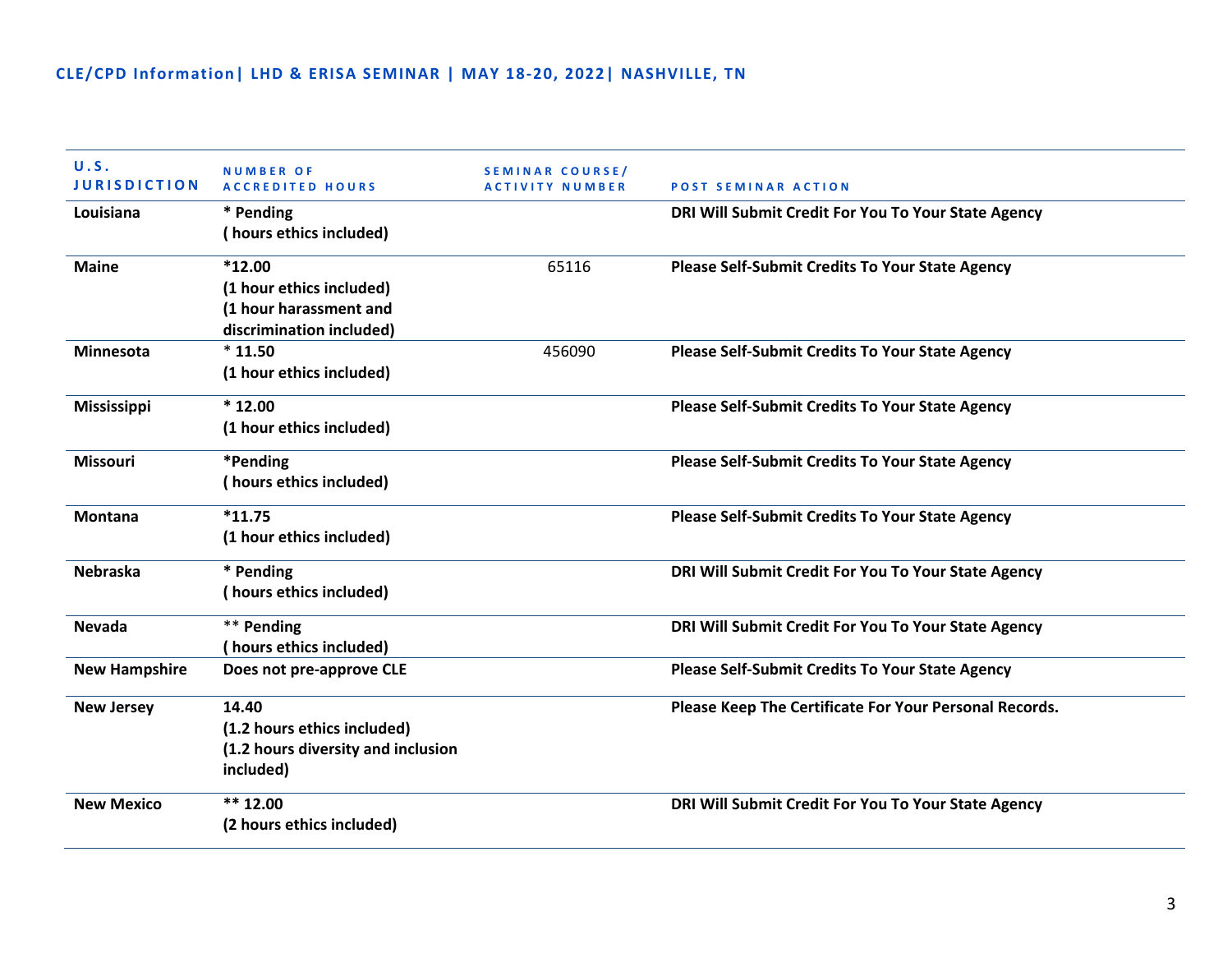| U.S.<br><b>JURISDICTION</b> | <b>NUMBER OF</b><br><b>ACCREDITED HOURS</b>                                                                                                                                                       | SEMINAR COURSE/<br>ACTIVITY NUMBER | <b>POST SEMINAR ACTION</b>                             |
|-----------------------------|---------------------------------------------------------------------------------------------------------------------------------------------------------------------------------------------------|------------------------------------|--------------------------------------------------------|
| New York+                   | *** 14.40<br>(1.2 hours ethics included)<br>(1.2 hours diversity and inclusion<br>included)<br><b>Under NY's "Approved</b><br>Jurisdiction" Policy. California<br>being an Approved Jurisdiction. |                                    | Please Keep The Certificate For Your Personal Records. |
| <b>North Carolina</b>       | ** Pending<br>(hours ethics included)                                                                                                                                                             |                                    | <b>Please Self-Submit Credits To Your State Agency</b> |
| <b>North Dakota</b>         | $*12.00$<br>(2 hours ethics included)                                                                                                                                                             | 20220518DRI                        | DRI Will Submit Credit For You To Your State Agency    |
| Ohio                        | $*11.75$<br>(2 hours professional conduct<br>included)                                                                                                                                            | 492315                             | DRI Will Submit Credit For You To Your State Agency    |
| <b>Oklahoma</b>             | $*14.50$<br>(1 hours ethics included)                                                                                                                                                             | 127323                             | DRI Will Submit Credit For You To Your State Agency    |
| Oregon                      | * Pending<br>(hours ethics included)                                                                                                                                                              |                                    | DRI Will Submit Credit For You To Your State Agency    |
| Pennsylvania                | $*12.00$<br>(2 hours ethics included)                                                                                                                                                             |                                    | DRI Will Submit Credit For You To Your State Agency    |
| <b>Rhode Island</b>         | $*14.00$<br>(2 hours ethics included)                                                                                                                                                             |                                    | <b>Please Self-Submit Credits To Your State Agency</b> |
| <b>South Carolina</b>       | $*12.00$<br>(2 hours ethics included)                                                                                                                                                             | 228112                             | <b>Please Self-Submit Credits To Your State Agency</b> |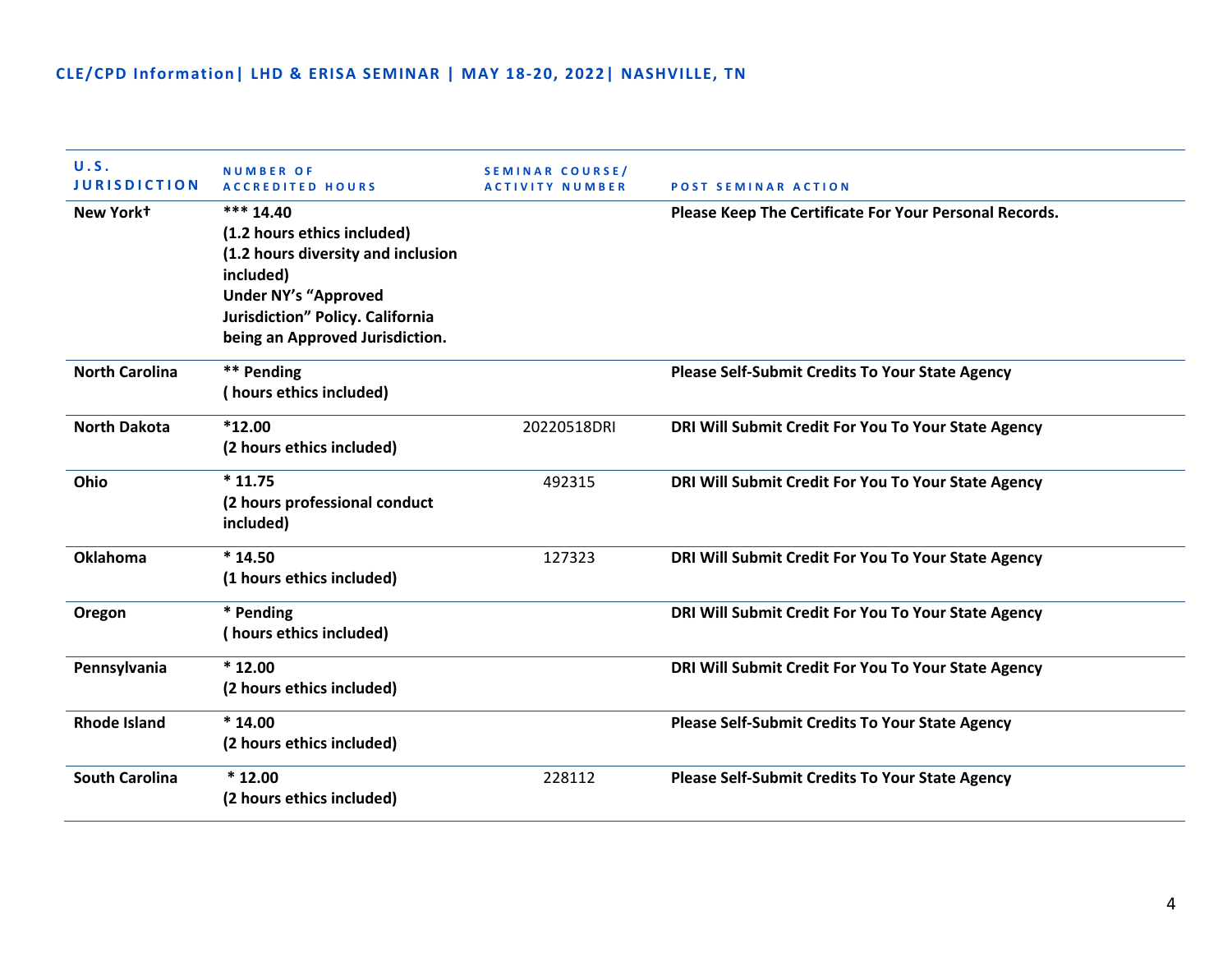| U.S.<br><b>JURISDICTION</b> | <b>NUMBER OF</b><br><b>ACCREDITED HOURS</b> | <b>SEMINAR COURSE/</b><br><b>ACTIVITY NUMBER</b> | <b>POST SEMINAR ACTION</b>                             |
|-----------------------------|---------------------------------------------|--------------------------------------------------|--------------------------------------------------------|
| <b>Tennessee</b>            | $*11.67$                                    | 300842                                           | DRI Will Submit Credit For You To Your State Agency    |
|                             | (2 hours dual credit included)              |                                                  |                                                        |
| <b>Texas</b>                | $** 12.00$                                  | 174158589                                        | DRI Will Submit Credit For You To Your State Agency    |
|                             | (2 hours ethics included)                   |                                                  |                                                        |
| Utah                        | $*12.00$                                    |                                                  | DRI Will Submit Credit For You To Your State Agency    |
|                             | (2 hours ethics included)                   |                                                  |                                                        |
| Vermont                     | $**12.00$                                   |                                                  | Please Keep The Certificate For Your Personal Records. |
|                             | (2 hours ethics included)                   |                                                  |                                                        |
| <b>Virginia</b>             | * Pending                                   |                                                  | Please Self-Submit Credits To Your State Agency        |
|                             | (hours ethics included)                     |                                                  |                                                        |
| Washington                  | $*12.00$                                    | 1207067                                          | <b>Please Self-Submit Credits To Your State Agency</b> |
|                             | (2 hours ethics included)                   |                                                  |                                                        |
| <b>West Virginia</b>        | * Pending                                   |                                                  | DRI Will Submit Credit For You To Your State Agency    |
|                             | (hours ethics included)                     |                                                  |                                                        |
| Wisconsin                   | *Pending                                    |                                                  | Please Self-Submit Credits To Your State Agency        |
|                             | (hours ethics and professional              |                                                  |                                                        |
|                             | responsibility included)                    |                                                  |                                                        |
| Wyoming                     | $*12.00$                                    |                                                  | <b>Please Self-Submit Credits To Your State Agency</b> |
|                             | (2 hours ethics included)                   |                                                  |                                                        |
| <b>CANADA</b>               |                                             |                                                  |                                                        |
| <b>British Columbia</b>     | *Pending                                    |                                                  | <b>Please Self-Submit Credits To Your Province</b>     |
|                             | (hours ethics included)                     |                                                  |                                                        |